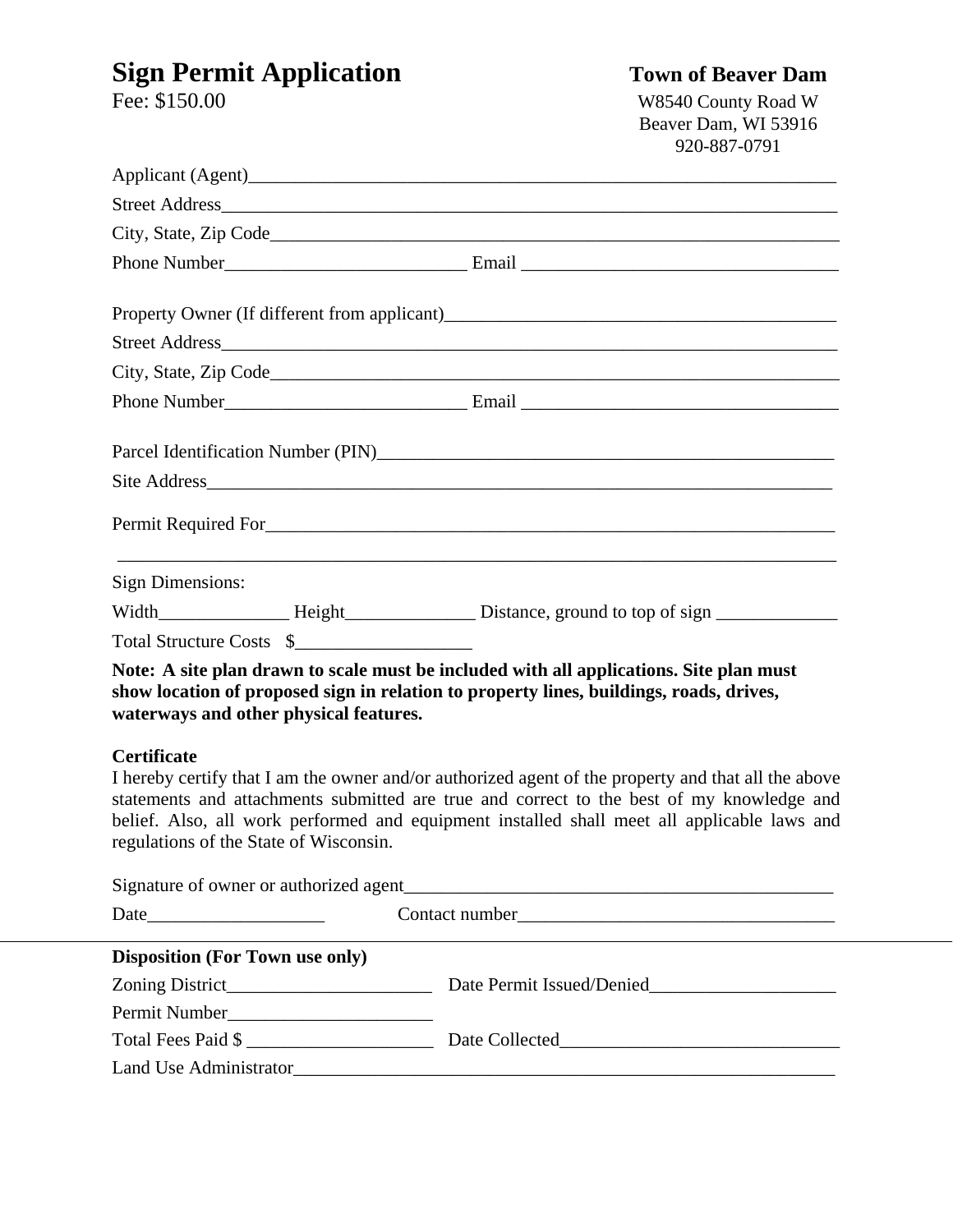# **ARTICLE VI - SIGNS**

## **Sec. 62-211 Permit required**

No signs shall hereafter be located, erected, moved, reconstructed, extended, enlarged, converted or structurally altered without obtaining a sign permit, except those signs allowed under Sec. 62-212.

# **Sec. 62-212 Signs allowed in all zoning districts without a sign permit**

The following signs are allowed in all zoning districts without a sign permit, but are subject to the following regulations:

- (1) Signs over show windows or doors of a nonconforming business establishment announcing without display or elaboration only the name and occupation of the proprietor, not to exceed 2 feet in height and 10 feet in length.
- (2) Agricultural signs pertaining to the sale of agricultural products on a farm or to membership in agricultural or agricultural-related organizations, not to exceed 32 square feet in display area on all sides for any one farm.
- (3) Real estate signs not to exceed 8 square feet in display area on any one side nor 16 square feet in display area on all sides which advertise the sale, rental or lease of the premises upon which said signs are temporarily located and limited to one such sign for each premises.
- (4) Name, occupation and warning signs not to exceed 4 square feet in display area on any one side nor 8 square feet in display area on all sides; limited to one such sign for each premises.
- (5) Bulletin boards of public, charitable or religious institutions, not to exceed 12 square feet in display area on all sides; limited to one such sign for each premises.
- (6) Memorial signs, tablets, names of buildings, and date of erection when cut into any masonry surface or when constructed of metal and affixed flat against a structure.
- (7) Official signs, such as traffic control, parking restrictions, information and notices.
- (8) Temporary signs or banners are permitted when authorized by the zoning administrator for a period not to exceed 45 days.

No such sign mentioned in this section shall be located closer than 2 feet from any public road right-ofway or exceed 10 feet in height. These requirements shall not apply to official signs.

## **Sec. 62-213 Signs allowed in all zoning districts with a sign permit**

The following signs are allowed in all zoning districts providing a sign permit has been issued and shall be located a minimum of 40 feet from the edge of the traveled way or 2 feet from the road right-of-way, whichever distance is greater:

- (1) Off-premises directional signs which contain only the name of the establishment, logo or directional information useful to the traveler in locating the site, such as mileage, route numbers or exit numbers providing that:
	- (a) No more than 2 such signs relating to any one establishment shall be located in the approaching direction along any one highway.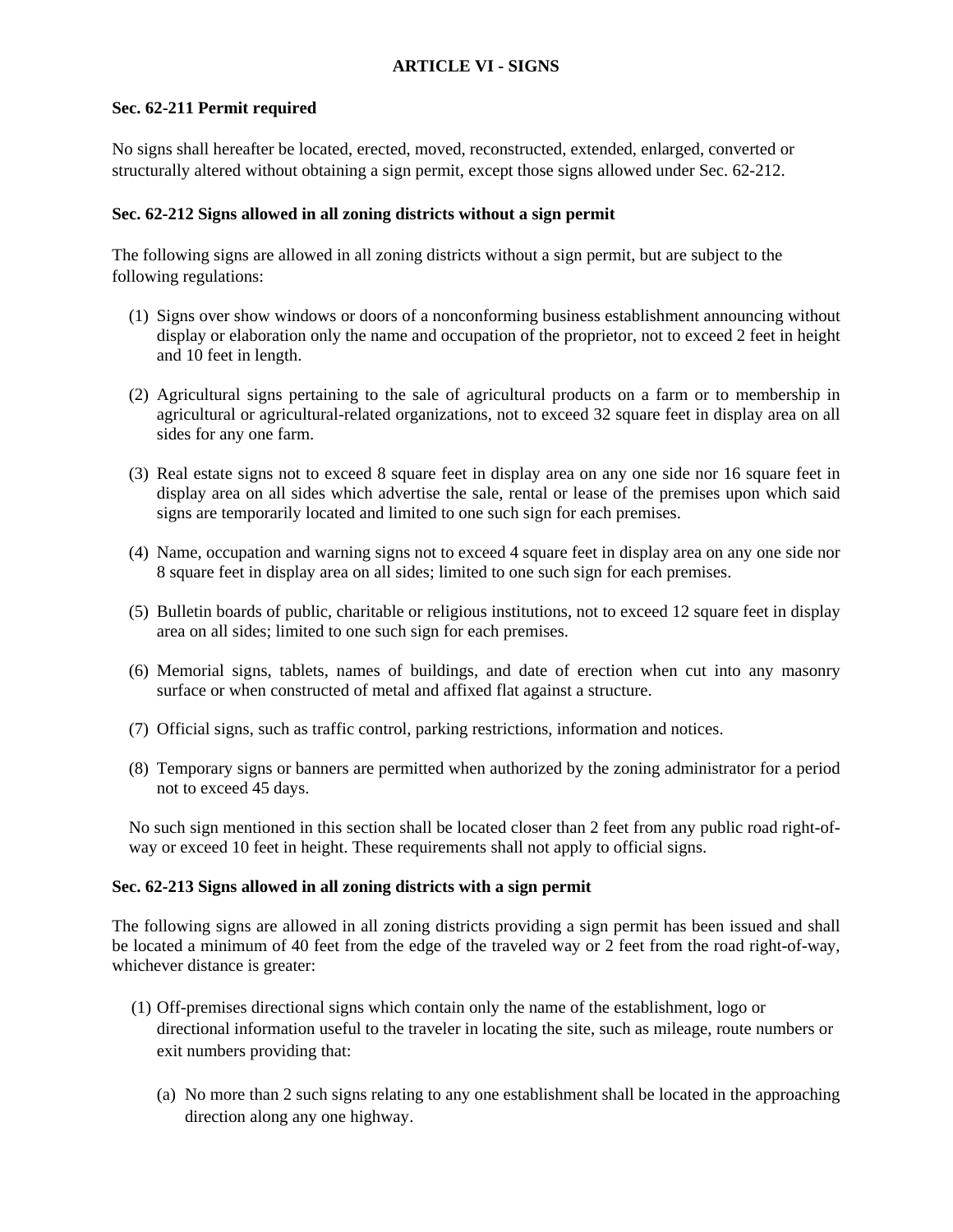- (b) Such sign shall be located within 5 air miles of the subject site.
- (c) No two directional signs facing the same direction of travel shall be spaced less than 1 mile apart. However, more than one sign may be placed on the same support provided the total square footage does not exceed the allowable area.
- (d) No such sign shall be located within 300 feet of a highway interchange, intersection at grade, rest area or wayside.
- (e) No such sign shall exceed 10 feet in height.
- (f) No such sign or signs in aggregate if facing the same direction of travel, shall exceed 12 square feet in display area.
- (2) On-premises identification signs for residential subdivisions, parks, multifamily dwelling units, mobile home parks, industrial parks, schools, hospitals and for community identification not to exceed 24 square feet in display area on all sides; limited to one such sign for each premises; and shall indicate only the name and/or address of the premises, logo, slogan, motto or other information pertinent to identifying the premises. Community identification signs may include service club organization symbols as part of the sign.
- (3) Temporary development signs for residential subdivisions and commercial and industrial developments not to exceed 64 square feet in display area on any one side which advertise the sale or lease of the premises on which the sign is temporarily located and limited to one sign for each premises.

#### **Sec. 62-214 Signs permitted in the commercial and industrial districts**

The following signs are permitted in the industrial and commercial districts with a permit and are subject to the following regulations:

- (1) Wall signs placed against the exterior walls of buildings shall not extend more than 12 inches outside of a building's wall surface, shall not exceed 200 square feet in display area for any one premises, and shall not exceed 20 feet in height above the mean centerline street grade.
- (2) Projecting signs fastened to, suspended from, or supported by buildings shall not exceed 100 square feet in display area on all sides for any one premises; shall not extend more than 6 feet in any direction; shall not be less than 10 feet from any side or rear lot line; shall not exceed a height of 20 feet above the mean centerline street grade; and shall not be less than 10 feet above a sidewalk or other pedestrian way nor 15 feet above a driveway or an alley.
- (3) Ground signs, limited to one sign for each premises; shall not exceed 20 feet in height; shall not be located closer to the road right-of-way than 27 feet; shall meet all side and rear yard setback requirements; and shall not exceed 100 square feet in display area on any one side nor 200 square feet in display area on all sides.
- (4) Window signs shall be placed only on the inside of commercial buildings and shall not exceed 25 percent of the glass area of the pane upon which the sign is displayed.

Combinations of any of the above signs shall meet all the requirements for the individual sign.